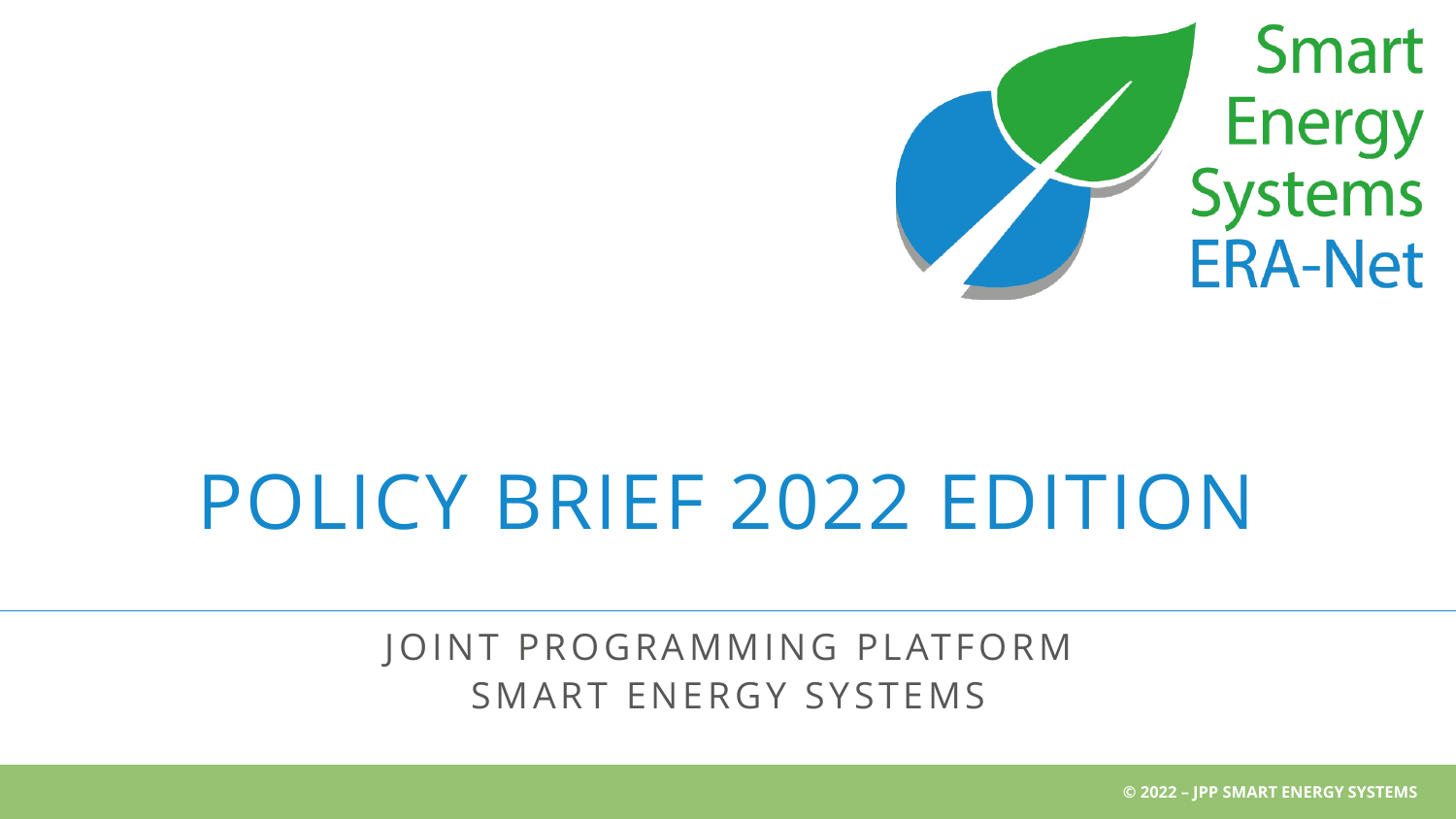## **Messages from the Working Groups**





The Joint Programming Platform Smart Energy Systems initiative has received funding from the European Union's Horizon 2020 research and innovation programme under grant agreements no. 646039, 775970 and 883973.



**Policy Brief** 

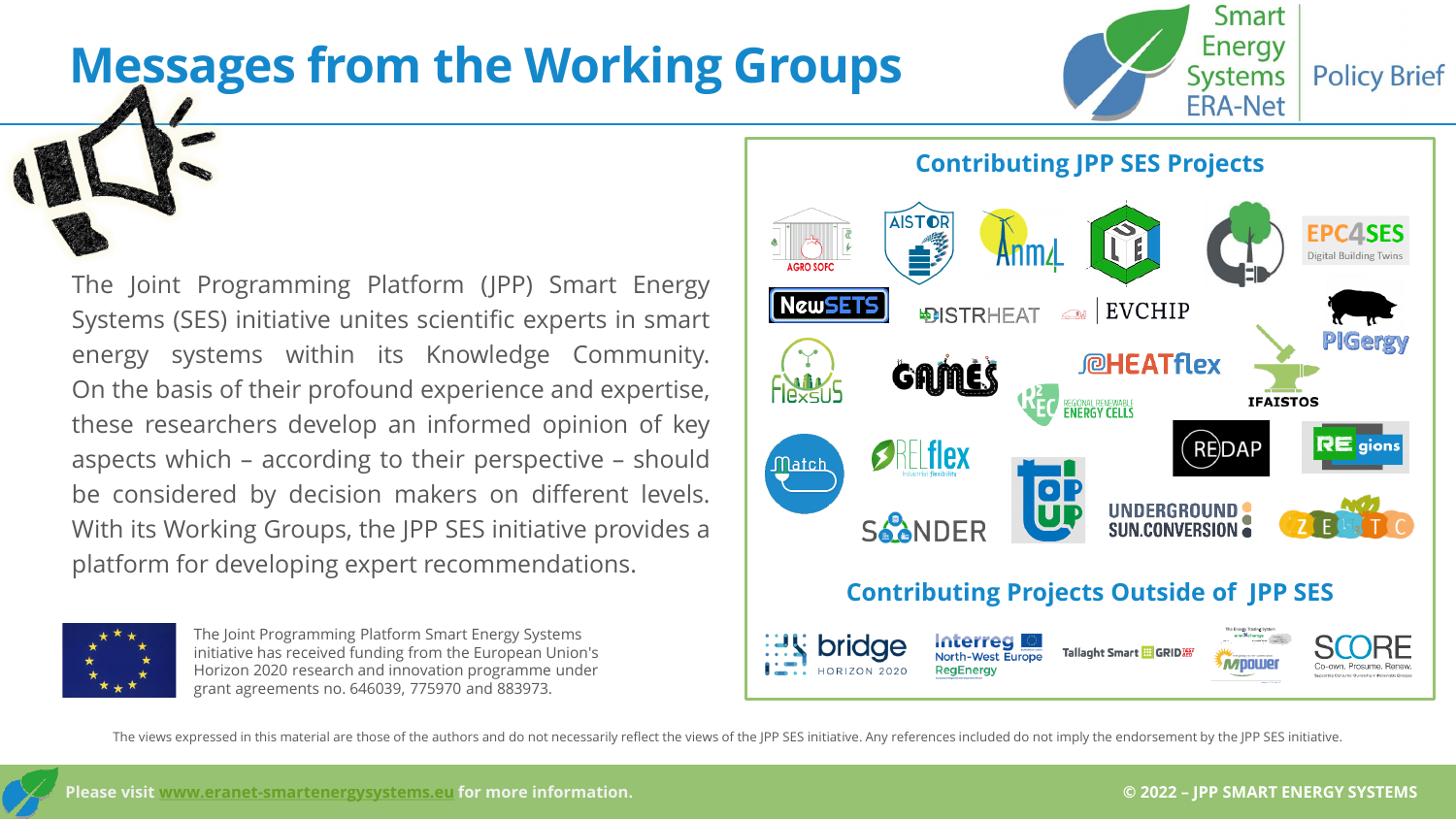



- **Recommendation A:** Include social sciences in Research, Development and Innovation √্^ programmes and projects
- **Recommendation B:** Involve potential user groups through agile, co-creative and userա੍∆⊱ centred technology design and development from the outset
- **Recommendation C:** Integrate citizens and consumers targeted, consciously and smartly ৰ্∆
- **Recommendation D:** Shed light on the paths ahead with one voice and one direction ৰ্∆
- **Recommendation E:** Integrate Small and Medium Enterprises as key players in the ۰Q۴ energy system
- **Recommendation F:** Leverage Energy Communities to counteract energy poverty √Q⊱
- **Recommendation G:** Empower citizens and consumers through access to interoperable ৰ্∆ technologies and tools

**Please find the Policy Brief with the detailed recommendations on [expera](https://expera.smartgridsplus.eu/Navigable%20Site%20Pages/Spotlights.aspx) and on the [website.](https://www.eranet-smartenergysystems.eu/Policy_Briefs_Spotlights)**

Smart **Energy Systems Policy Brief ERA-Net** 

**Please klick on the logos for more information on the projects.**

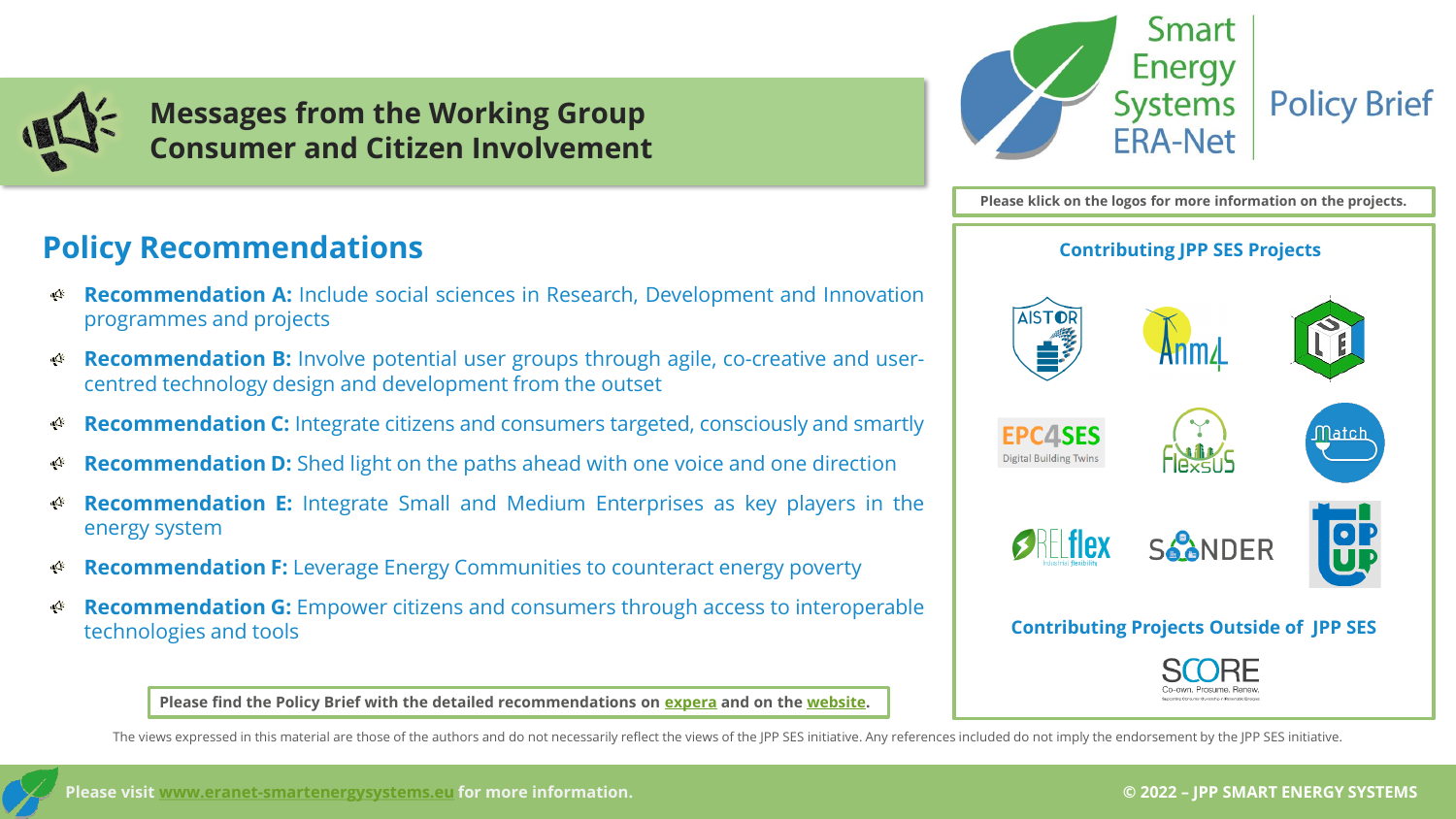



- **Recommendation A:** Develop a common EU-dataset based on available information to ৰ্∕া properly design, smarten and upgrade the policy measures on energy efficiency and decarbonisation
- **Recommendation B:** Provide guidelines for local cooperation and interaction ۰Ą۲
- **Recommendation C:** Adopt a consistent terminology for Energy Communities (including, but щÝ not limited to Citizen and Renewable Energy Communities)
- **Recommendation D:** Incentivize users' behaviour and better appreciation of demand flexibility ৰ্∕া
- **Recommendation E:** Foster exchange on Citizen and Renewable Energy Communities between щÝ researchers and local authorities
- **Recommendation F:** Provide clear EU policies and financing programmes to support efficient ৰ্∕া and standardised planning procedures
- ۰Ņ **Recommendation G:** Build a climate of multilevel trust and cooperation among different actors in the energy sector

**Please find the Policy Brief with the detailed recommendations on [expera](https://expera.smartgridsplus.eu/Navigable%20Site%20Pages/Spotlights.aspx) and on the [website.](https://www.eranet-smartenergysystems.eu/Policy_Briefs_Spotlights)**



**Please klick on the logos for more information on the projects.**

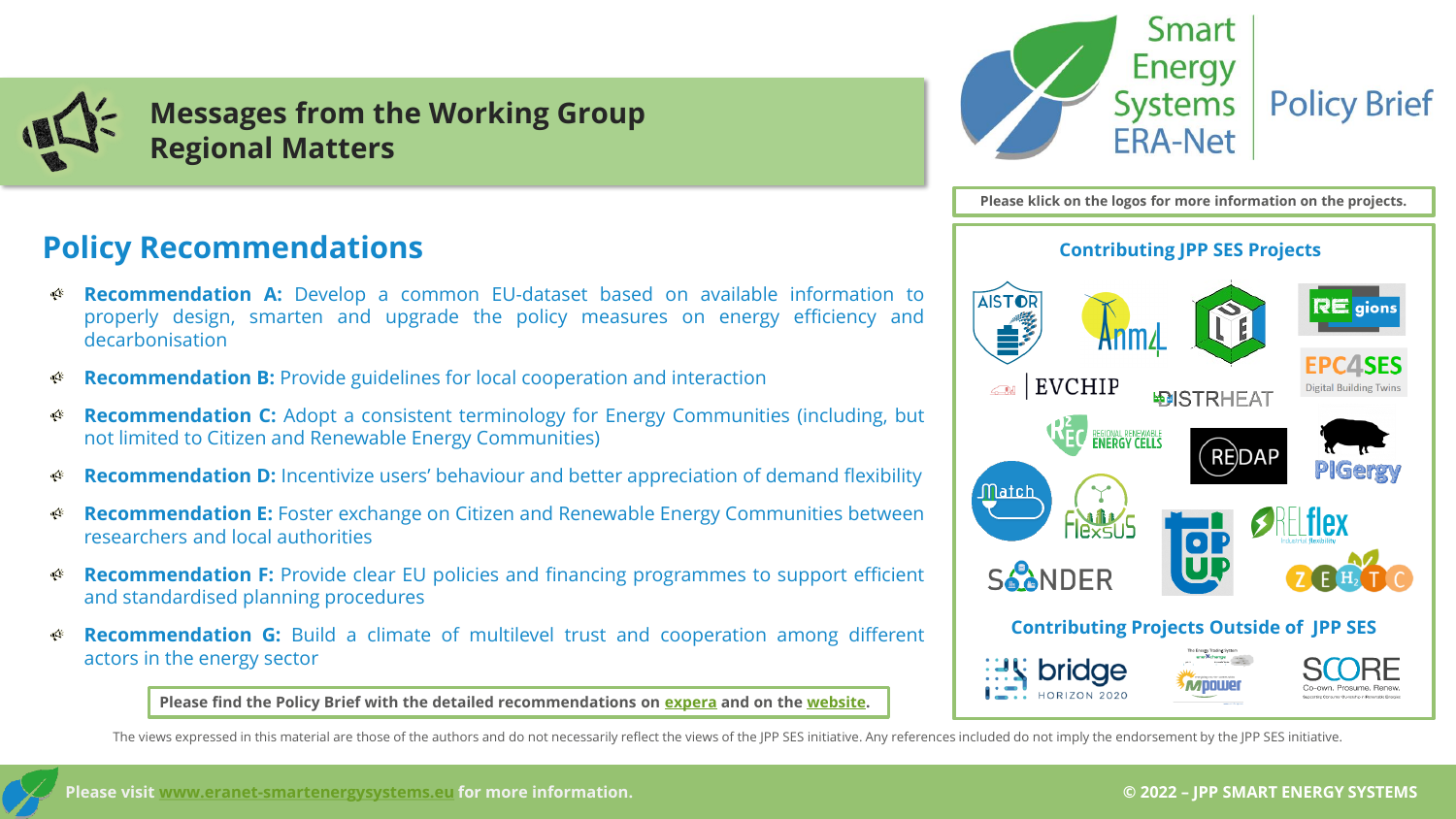

**Messages from the Working Group Regulatory and Market Development**



**Please klick on the logos for more information on the projects. Contributing JPP SES Projects EPC4SES REDAP Digital Building Twins** SCONDER UNDERGROUND **SUN.CONVERSION Contributing Projects Outside of JPP SES Interreg North-West Europe RegEnergy** 

#### **Policy Recommendations**

- **Recommendation A:** Assess and test support schemes to enable deployment of Citizen and щŒ Renewable Energy Communities
- **Recommendation B:** Enable context-based roles and regulation of energy sharing practices in ۰Ą۲ Energy Communities
- **Recommendation C:** Consider regional requirements to ensure local quality and security of supply щŒ of electricity as well as heating in Energy Communities
- **Recommendation D:** Implement open-access regulatory sandbox programmes for Energy щÝ Communities based on innovative concepts
- **Recommendation E:** Designate a single National Regulatory Authority for electricity and gas (and ৰ্∕া possibly heat) to take better account of the evolution of sector coupling
- **Recommendation F:** Clearly define and regulate new actors and their relationship in the щÝ establishment of local electricity and flexibility markets
- **Recommendation G:** Adjust economic regulation to support grid owners and service providers in ∝∆⊱ procuring optimised storage services

**Please find the Policy Brief with the detailed recommendations on [expera](https://expera.smartgridsplus.eu/Navigable%20Site%20Pages/Spotlights.aspx) and on the [website.](https://www.eranet-smartenergysystems.eu/Policy_Briefs_Spotlights)**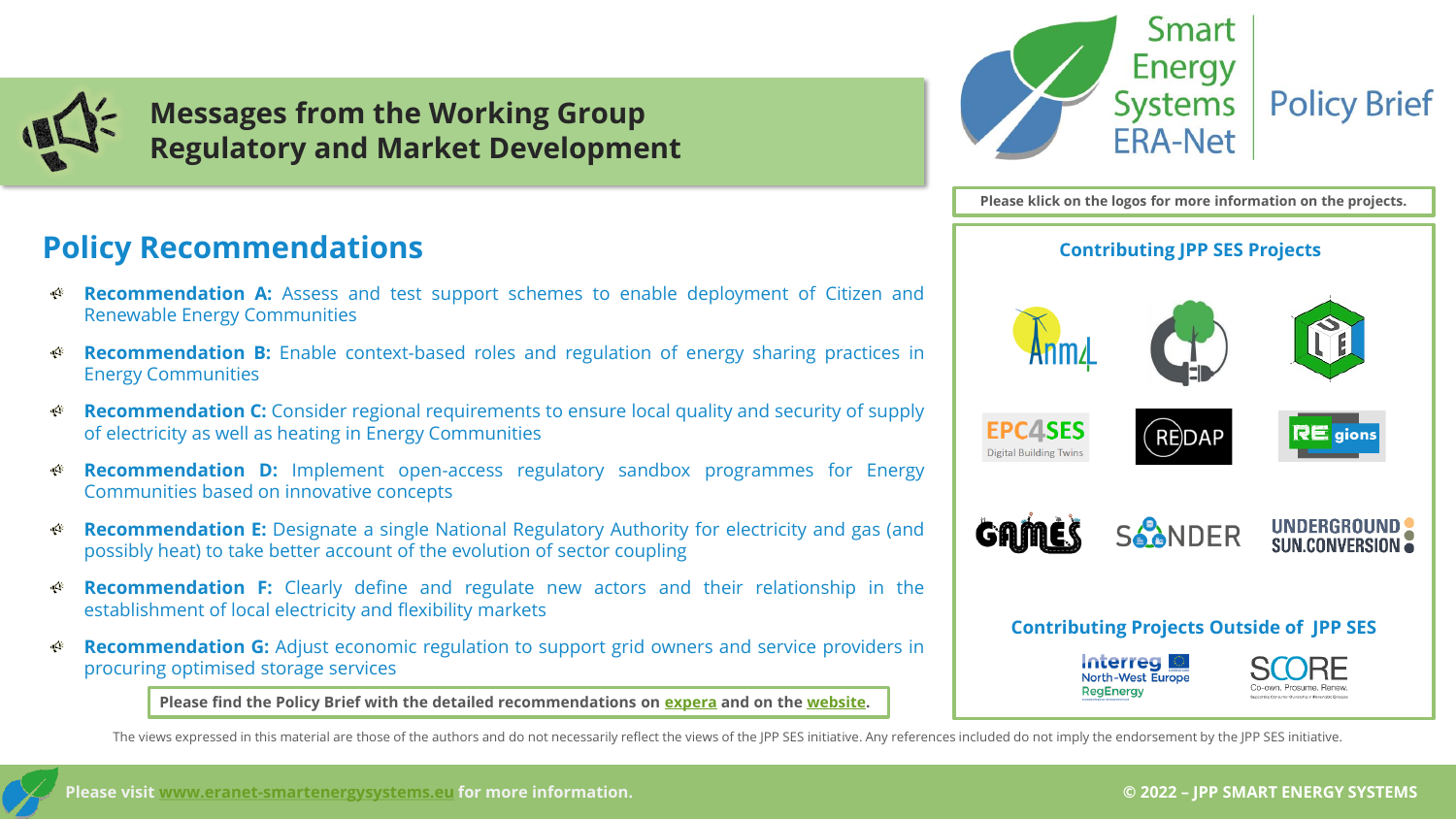

**Messages from the Working Group Storage and Cross Energy Carrier Synergies**

#### **Policy Recommendations**

- **Recommendation A:** Plan energy systems holistically across energy carriers and  $\Delta$ sectors
- **Recommendation B:** Exploit flexibility to stabilize low-carbon integrated system - Qr
- **Recommendation C:** Plan storage for local energy production  $\mathbf{A}^{\epsilon}$
- **Recommendation D:** Enable low-temperature district heating networks  $\mathcal{A}$
- **Recommendation E:** Certify and validate low-carbon fuels for future energy  $\mathfrak{P}$ systems
- **Recommendation F:** Promote digitalisation of energy systems / district heating to  $\mathbf{r}$ maximize energy efficiency and utilisation of waste heat
- **Recommendation G:** Promote utilisation of waste heat and thermal storages  $\mathbf{r}$



**Please klick on the logos for more information on the projects. Contributing JPP SES Projects DISTRHEAT** EVCHIP  $\bigcirc$ **IFAISTOS Digital Building Twins NewSE CHEATflex SAANDER PIGergy** UNDERGROUND SUN.CONVERSION

**Please find the Policy Brief with the detailed recommendations on [expera](https://expera.smartgridsplus.eu/Navigable%20Site%20Pages/Spotlights.aspx) and on the [website.](https://www.eranet-smartenergysystems.eu/Policy_Briefs_Spotlights)**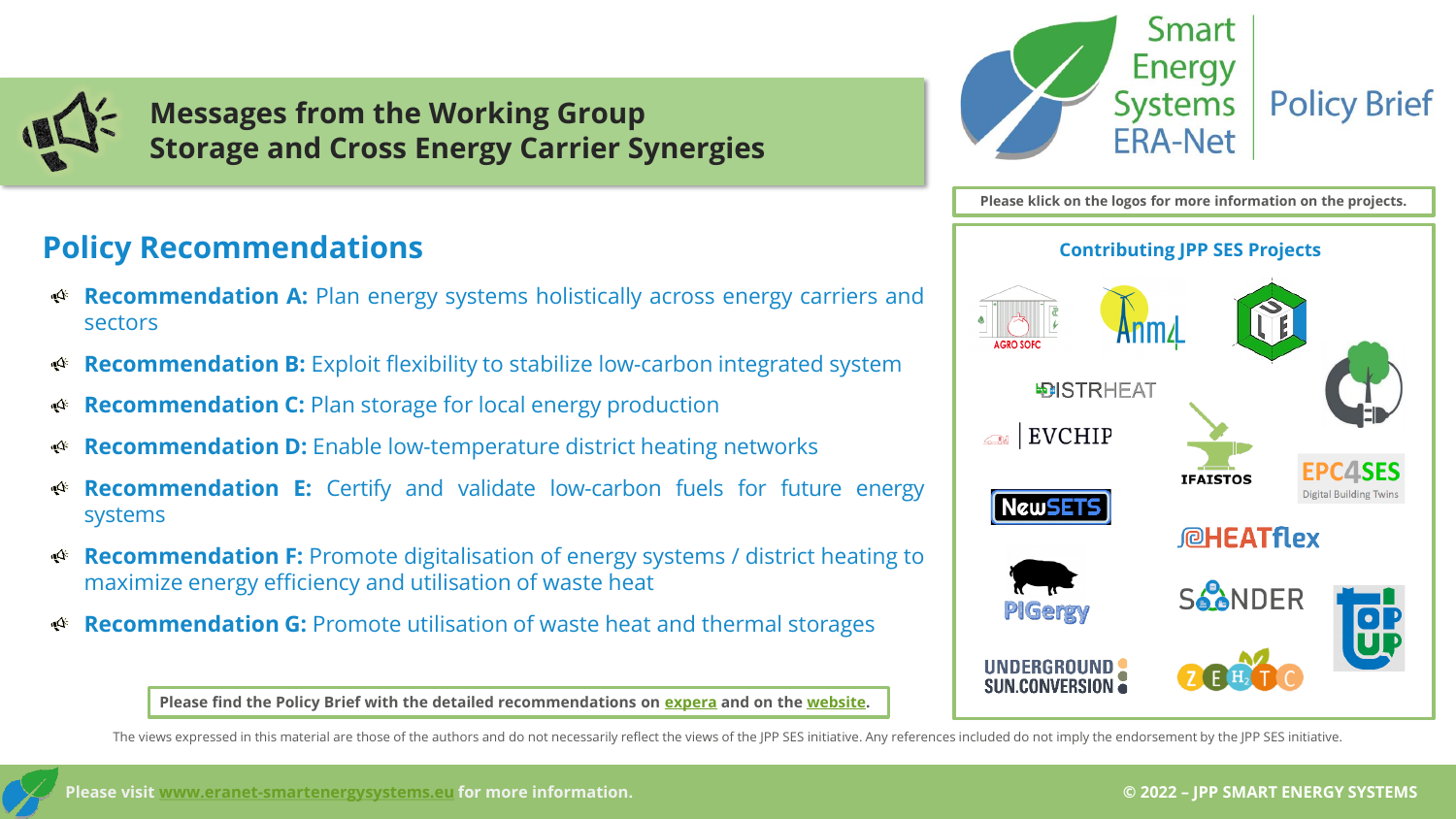**Messages from the Working Group System Architecture and Implementation Modelling**

#### **Policy Recommendations Contributing JPP SES Projects**

- **Recommendation A:** View energy transition and climate neutrality holistically  $\mathcal{A}$
- **Recommendation B:** Develop a clear terminology for Distributed Energy Systems ্⊄
- **Recommendation C:** Make system and market architecture models comprehensive ্∆ and easy to use
- **Recommendation D:** Develop a holistic perspective on interoperability in energy  $\mathbf{A}^{\epsilon}$ systems
- **Recommendation E:** Strengthen the use of open resources for interoperability  $\mathcal{A}$ testing
- **Recommendation F:** Allow for defined and protected local access to system data  $\mathbf{A}$
- **Recommendation G:** Fight vender lock-in effects in the system



**Please klick on the logos for more information on the projects.**



**Please find the Policy Brief with the detailed recommendations on [expera](https://expera.smartgridsplus.eu/Navigable%20Site%20Pages/Spotlights.aspx) and on the [website.](https://www.eranet-smartenergysystems.eu/Policy_Briefs_Spotlights)**

The views expressed in this material are those of the authors and do not necessarily reflect the views of the JPP SES initiative. Any references included do not imply the endorsement by the JPP SES initiative.

**© 2022 – JPP SMART ENERGY SYSTEMS**